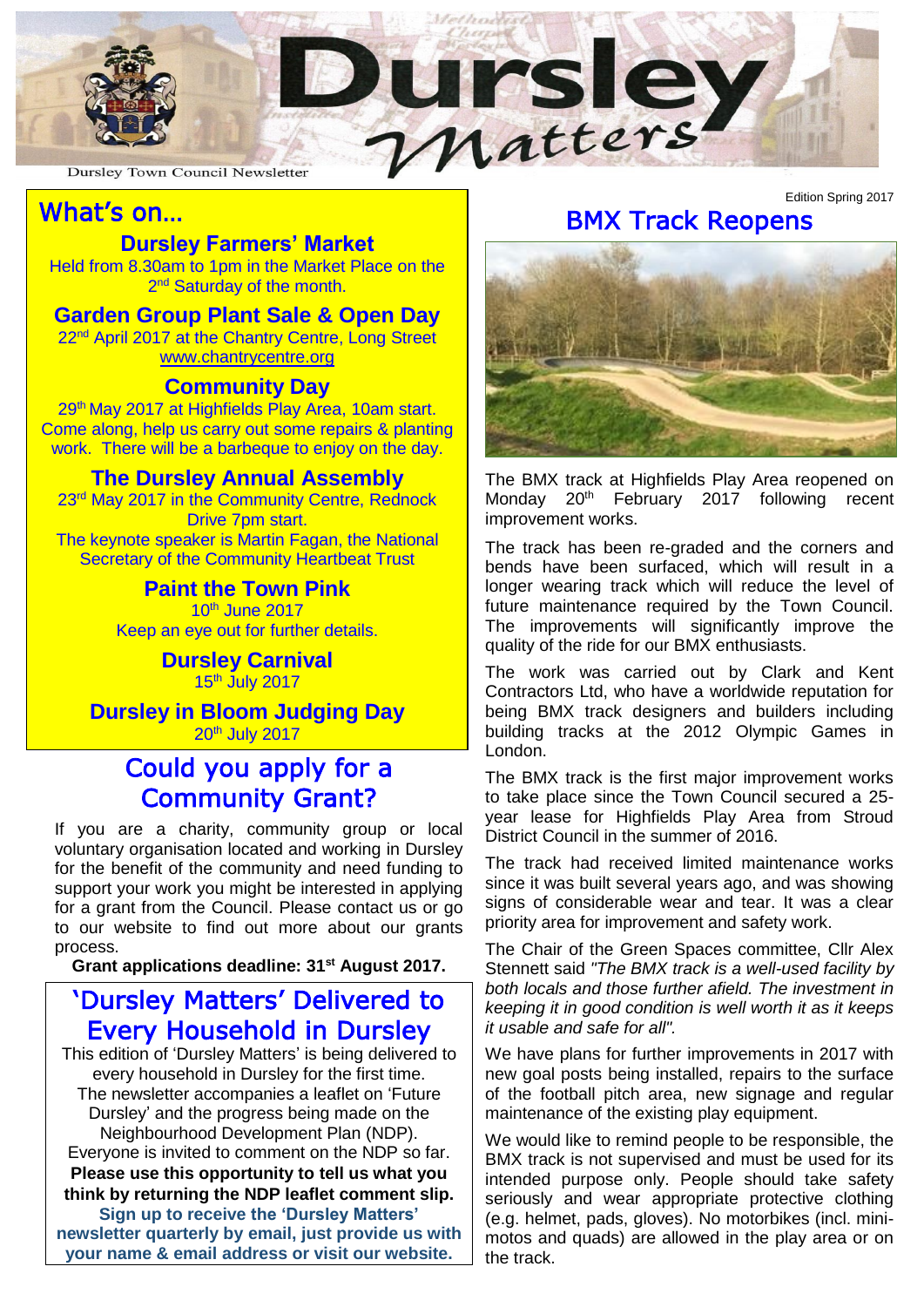## Meet Councillor Alex Stennett



"I moved to Dursley in 1999 and have no intention of leaving! In the years here I have started a family, changed jobs a few times but stayed mostly in IT. I have joined the Town Council, represented the town at Stroud District Council and generally tried to get involved in what I think is a fantastic town.

My main areas of interest are green spaces, the committee that I chair, and getting value for money generally. We've seen ups and downs in our town but I really feel that we are headed in the right direction. Being involved in projects like the play equipment on the War Memorial Recreation Field and the new youth centre have been a great experience and I look forward to doing more".

#### Pancake Race 2017



The annual Shrove Tuesday Pancake Race was held on 28<sup>th</sup> February 2017 with entrants representing local organisations and businesses taking part.

#### The final result were:

#### **1st: Johnny Marks (The Pulse), 2nd: Chris Hildrup (Gaucher Association), 3rd Kate Kemmett (Dursley Karate Club)**

A trophy donated by Dursley Business Inclusive, in memory of local volunteer Eileen Nichols, was awarded to Roger Cowley (Dursley Lions) for the Best Fancy Dress Costume. Roger dressed as a cowboy.

We would like to thank all the runners for participating, with the following organisations and businesses represented: Gaucher Association, Sainsbury's, Dursley Lions, Dursley Karate Club, Vale Hospital and The Pulse.

A total of £106.50 was raised for the Vale Community Hospital League of Friends.

#### Council Vacancy

We currently have 1 vacancy for the Highfields ward which can be filled by co-option. If you want to make a difference in your community and are interested in becoming a Town Councillor, please contact the Town Clerk for more information.

A copy of the Council's Co-option Policy is available at [www.dursleytowncouncil.gov.uk.](http://www.dursleytowncouncil.gov.uk/)

## Don't Miss The Dursley Annual Assembly

Dursley's Annual Town Assembly will be held on 23rd May 2017 at 7pm in the Community Centre, Rednock Drive.

#### **Come along & raise any issues you have about Dursley**

The guest speaker this year is Martin Fagan, the National Secretary for the Community Heartbeat Trust. Find out about the Community Heartbeat Trust and the work they do as the UK's Leading Community Defibrillator Charity.

We will also be announcing the winner of the 2017 Leslie D Gale award for services to the community. Nominations are open until 7<sup>th</sup> April 2017.

#### **Everyone is welcome**

### WANTED: Volunteers for Community Speed Watch

We have, with the help of the local police team and community volunteers, been monitoring traffic at known hot spots across the town (e.g. Uley Road) for over 3 years.

Unfortunately over the last year we have experienced a shortage of volunteers which means that the group is in danger of not being able to continue this important community role.

Since the campaign has been running a number of drivers have been stopped and most were reminded about their speed and the impact it has on their community. The group, when accompanied by Special Constables, do issue speeding fines to the worst offenders and a Section 59 notice was issued to one serial offender in 2015.

The group is led by Cllr Matt Nicholson, who said "Without the support of the community the Community Speedwatch campaigns will be unable to continue, the more people we have to help out the less of anyones time it will actually take up. The campaigns themselves take up no more than two hours and run maybe once or twice a month."

Cllr Nicholson and PCSO Josh Griffiths have recently been involved in raising awareness of road safety issues and the dangers of speeding with Rednock students.

Volunteers would be fully trained on how to use the equipment safely and in cooperation with the local police. If you are interested in



finding out more please contact Cllr Matt Nicholson or the Town Clerk.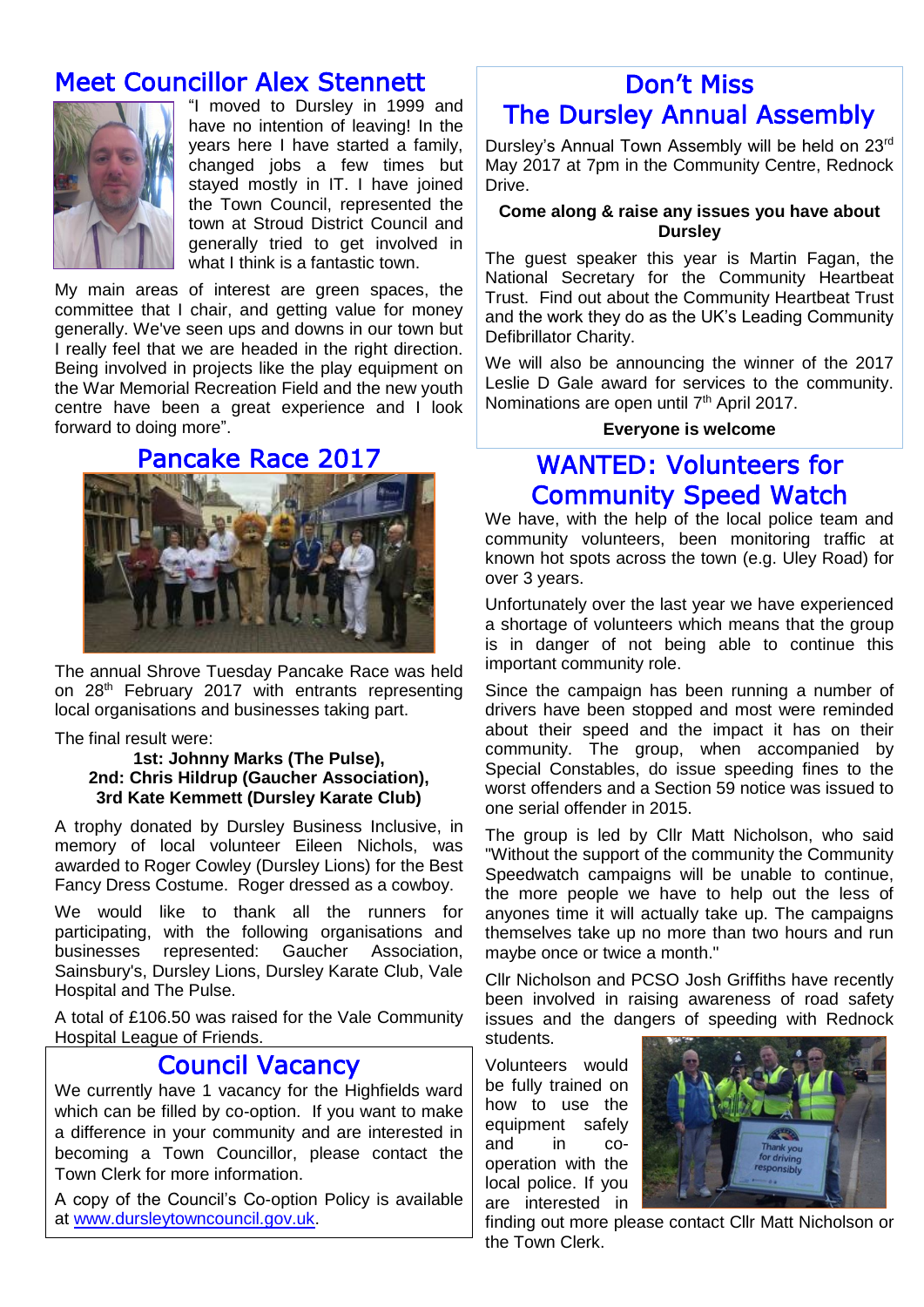## Improving our Green Spaces

We continue to make improvements to the War Memorial Recreation Ground, recently fitting a new access gate to replace the old access on Rednock Drive.



With the help of the Community Pay Back Team we removed the old, unsafe goal posts at Highfields Play Area. We are making arrangements to improve the goal mouth areas before installing brand new combined football/rugby posts.

## Your New Councillor

We are pleased to welcome Mandy Woodward as a Town Councillor.

Mandy is a familiar face in the town having been the proprietor of Wildwood Flowers until very recently and is very active with a number of community groups.



Mandy said "Following my recent retirement, I would very much like to stay involved in town projects, making Dursley a place that we can all be proud of".

The Town Mayor, Cllr Neil Grecian said "I would like to welcome Mandy to the Town Council, her experience of volunteering with many of the community groups including Dursley In Bloom, Dursley Business Inclusive and the Festive Committee will be a great asset to the Council and strengthen our relationships with the volunteers".

## New Apprentice Groundsman **Opportunity**

We are delighted to announce that we are seeking candidates for the position of Apprentice Grounds Person. The successful apprentice will be working with the existing Grounds team on a range of projects and maintenance of our green spaces across the town.

The apprenticeship will include on-site training and the opportunity to obtain a Level 2 Diploma in Work-Based Horticulture.

For full details on how to apply and more detailed information of the opportunity please contact the Council office or see our website.

## Tesco Grant Funding: Highfields Play Area Community Day

Our project for a Community Day at Highfields Play Area has been selected as one of three local projects to receive funding from the Tesco Bags of Help scheme.

Tesco have teamed up with Groundwork to launch its community funding scheme, which sees grants of £5,000, £2,000 and £1,000 – all raised from the 5p bag levy – being awarded to local community projects.

Our Community Day project will receive a share of £8,000 with the final amount to be decided by Tesco customers who can vote at local stores around the District until the end of April.



Mayor Neil Grecian and John Kay, Town Clerk voted at Tesco, Cam on Wednesday 8<sup>th</sup> March.

Mayor Grecian said "Highfields Play Area had been a bit neglected over the years and we are doing a lot of work to improve it but there is only so much you can do as a Town Council".

"If we can get the community involved then ideas will take off – hopefully the Community Day will help with this."

Since taking on the lease for Highfields Play Area in the summer, we have completed an upgrade of the BMX track and removed the old goal posts ready for replacements.

Lindsey Crompton, Head of Community at Tesco, said:

"We are absolutely delighted to open the voting for March and April. There are some fantastic projects on the shortlists and we can't wait to see them come to life in hundreds of communities."

#### **The Community Day will take place from 10am on Monday 29th May 2017 at Highfields Play Area**

We are inviting local residents in Dursley to come along and help us carry out some repairs and planting work on the Spring Bank Holiday. There will be a community barbeque to enjoy on the day.